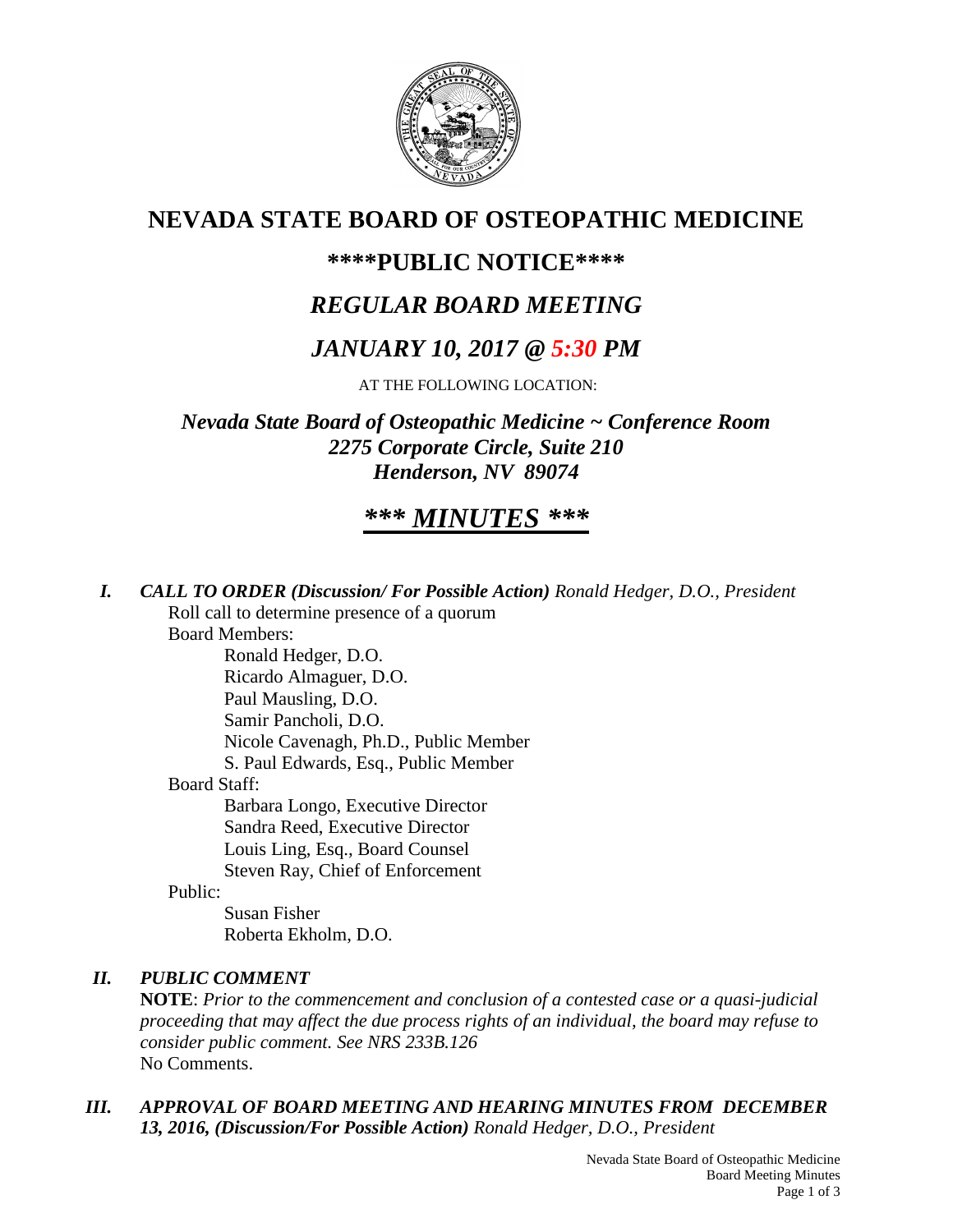A motion was made by Dr. Cavenagh to approve the minutes from 12/13/16, seconded by Dr. Almaguer; there being no discussion, the minutes were approved by the Board.

### *IV. CONSENT AGENDA TO GRANT LICENSURE FOR OSTEOPATHIC PHYSICIANS & PHYSICIAN ASSISTANTS (Discussion/ For Possible Action) Ronald Hedger, D.O., President*

Under this item the Board may consider the recommendations of the Executive Director and/or President to grant licensure to the below listed applicants. The Board may remove any applicant's name from the consent motion, but may not discuss the contents of the application for licensure without the applicant present following proper notice pursuant to the open meeting law.

Consent agenda to grant FULL LICENSURE to the following applicants:

| <b>Osteopathic Physician Name</b> | <b>Specialty</b>       |
|-----------------------------------|------------------------|
| Nicholas Crossman, D.O.           | Orthopedics            |
| Nimret Dev, D.O.                  | <b>Family Medicine</b> |
| Matthew Dickson, D.O.             | Radiology              |

Scott Baxter, PA-C<br>
James Preddy, D.O.<br>
James Boesiger, PA-C – Reinstatement Ryan Workman. D.O. James Boesiger, PA-C – Reinstatement Leonel Borjon, PA-C Unknown Ashlyn Call, PA-C Chang Hoon Ahn, D.O. Carrie Emory, PA-C Colleen Kriss, D.O. Jasmine-Vy Nguyen, PA-C James Preddy, D.O. Cienna Nielsen, PA-C Unknown Tracy Pollath, PA-C James Preddy, D.O. Natasha Rohani, PA-C Gregory Yager, D.O. Krystle Sze, PA-C James Preddy, D.O. Kelli Taylor, PA-C Unknown Samantha Telarroja, PA-C James Preddy, D.O

### **Physician Assistant Supervising Physician**

A motion was made by Dr. Cavenagh to approve the above licensees as listed above, seconded by Dr. Almaguer, there being no discussion; the licenses were approved by the Board.

*V. +FULL LICENSURE FOR OSTEOPATHIC PHYSICIAN ROBERTA EKHOLM, D.O., (personal appearance), (Discussion/For Possible Action/Board may go into closed* **session** *pursuant to NRS 241.030 to move to a closed session because the discussion will have to do with this applicant's character, alleged misconduct, professional competence, or similar items). Ronald Hedger, D.O., President*

Dr. Hedger asked Dr. Ekholm if she would like to go into a closed session or stay in an open session. She opted for an open session. Dr. Ekholm explained the disciplinary actions and malpractice case. A motion was made by Dr. Hedger to approve the license on Dr. Ekholm, seconded by Dr. Almaguer, there being no discussion; the license was approved by the Board.

*VI. CONSIDERATION/ACTION AS OF FEBRUARY 1, 2017, SANDRA REED SHALL BE APPOINTED AND CONFERRED ALL AUTHORITY TO ACT AS THE EXECUTIVE DIRECTOR, (Discussion/For Possible Action) Ronald Hedger, D.O., President*